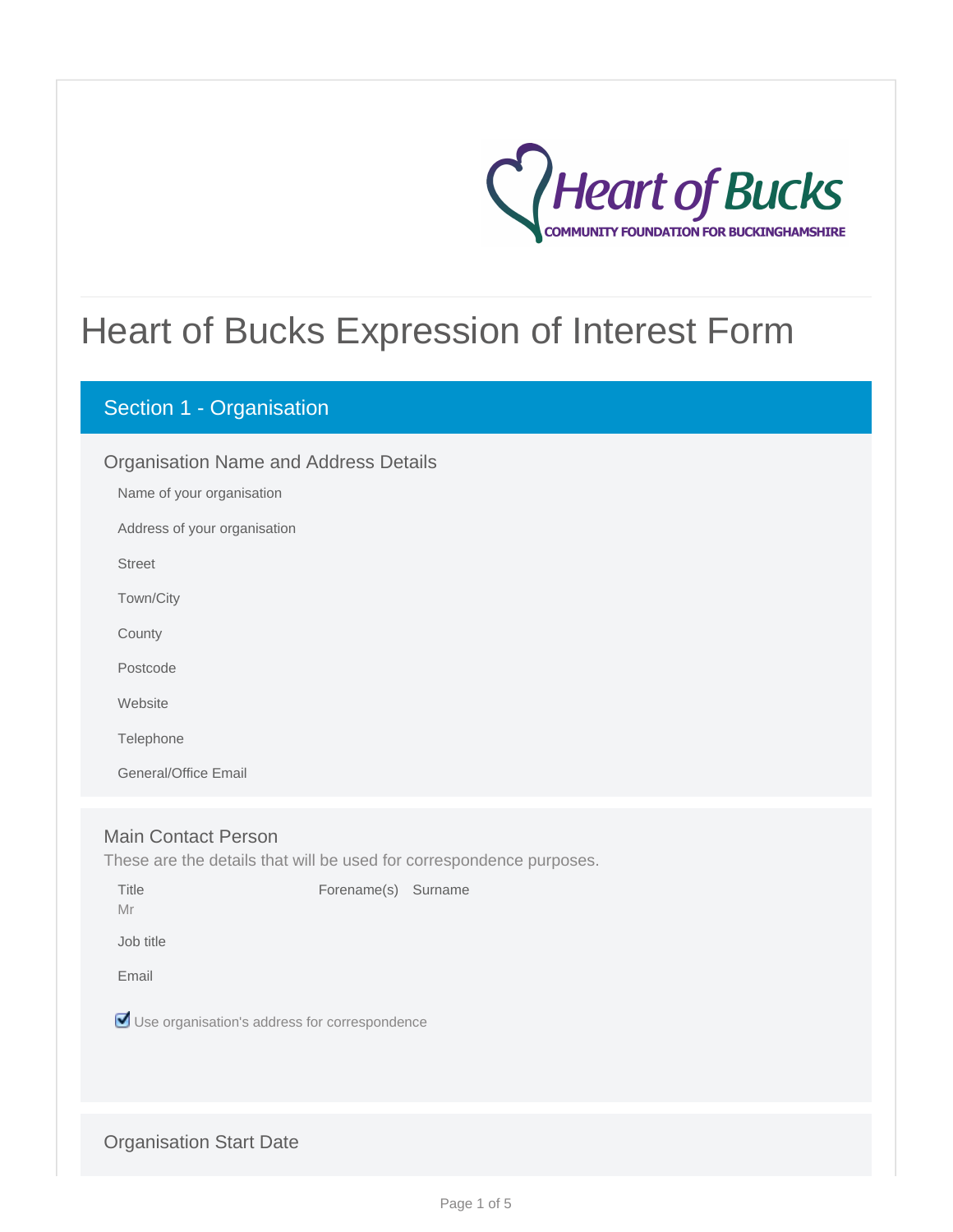| Month                                                               | Year                               |  |  |  |  |  |  |
|---------------------------------------------------------------------|------------------------------------|--|--|--|--|--|--|
| What type of organisation are you?<br>Select as many as appropriate |                                    |  |  |  |  |  |  |
| $\Box$ A registered charity                                         |                                    |  |  |  |  |  |  |
|                                                                     | Company limited by guarantees      |  |  |  |  |  |  |
|                                                                     | Unincorporated club or association |  |  |  |  |  |  |
| Community interest company                                          |                                    |  |  |  |  |  |  |
| $\Box$ Other                                                        |                                    |  |  |  |  |  |  |
| Are you part of a larger regional or national organisation?         |                                    |  |  |  |  |  |  |
| $\Box$ Yes                                                          |                                    |  |  |  |  |  |  |
| Income Over Last Accounting Year                                    |                                    |  |  |  |  |  |  |

# Section 2 - Project

### Project Details

Project / funding start date Project / funding end date

Which local authority will the activity take place in? Aylesbury Vale

Please briefly describe the project for which you require funding

What positive changes would a grant make to the lives of people who use your project/service?

# Section 3 - Impact

## **Beneficiaries**

How many people will benefit from this funding?

Primary Beneficiary - Select a single option to represent the primary beneficiary group for this grant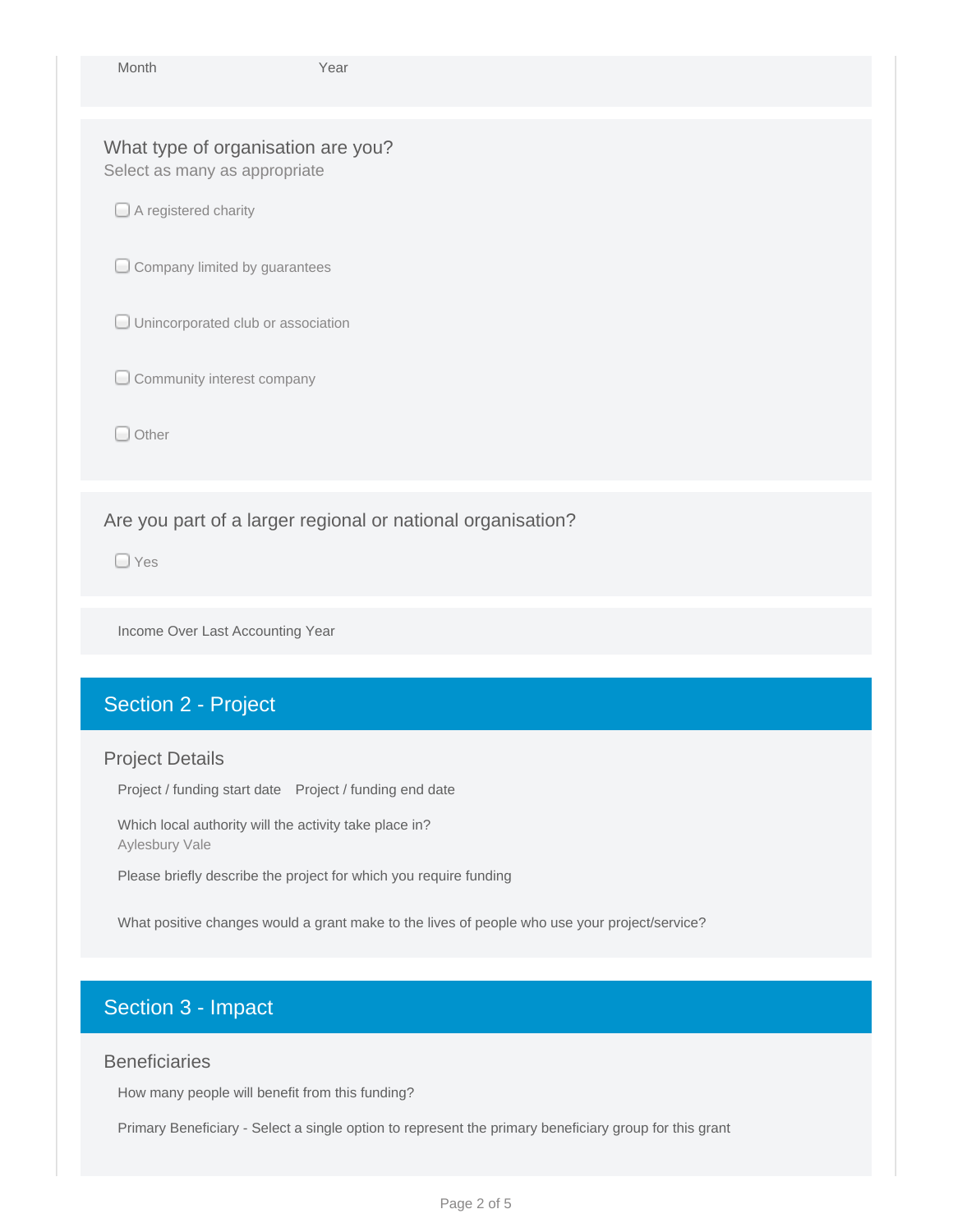| Please list any other beneficiary groups who will benefit from your grant                          |                                             |
|----------------------------------------------------------------------------------------------------|---------------------------------------------|
| Black, Asian and minority ethnic                                                                   | Carers                                      |
| Children and young people                                                                          | Ex-offenders/offenders/At risk of offending |
| Families/Parents/Lone parents                                                                      | Homeless people                             |
| Lesbian, gay, bisexual and transgendered groups                                                    | Local residents                             |
| Long-term unemployed                                                                               | Men                                         |
| Not in education, employment and training (NEET 16                                                 | Older people                                |
| People with alcohol/drug addictions                                                                | People in care or suffering serious illness |
| People with learning difficulties                                                                  | People with low skill levels                |
| People with mental health issues                                                                   | People with multiple disabilities           |
| People with physical difficulties                                                                  | People living in poverty                    |
| Refugees/asylum seekers /immigrants                                                                | Victims of crime/violence/abuse             |
| Women                                                                                              |                                             |
|                                                                                                    |                                             |
|                                                                                                    |                                             |
| <b>Ethnicity</b>                                                                                   |                                             |
| Primary ethnic group - select a single option to represent the primary ethnic group for this grant |                                             |
| Please list any other ethnic groups who will benefit from your grant:                              |                                             |
| White                                                                                              | <b>White British</b>                        |
| White Irish                                                                                        | White East European                         |
| White Gypsies and Travellers                                                                       | Other White                                 |
| Mixed                                                                                              | <b>Black Caribbean and White</b>            |
| <b>Black African and White</b>                                                                     | Asian and White                             |
| <b>Other Mixed Ethnicity</b>                                                                       | All ethnicities                             |
| Asian and Asian British                                                                            | Indian                                      |
| Pakistani                                                                                          | Bangladeshi                                 |
| Other Asian                                                                                        | <b>Black and Black British</b>              |
| Caribbean                                                                                          | African                                     |
| Other Black                                                                                        | Chinese or other group                      |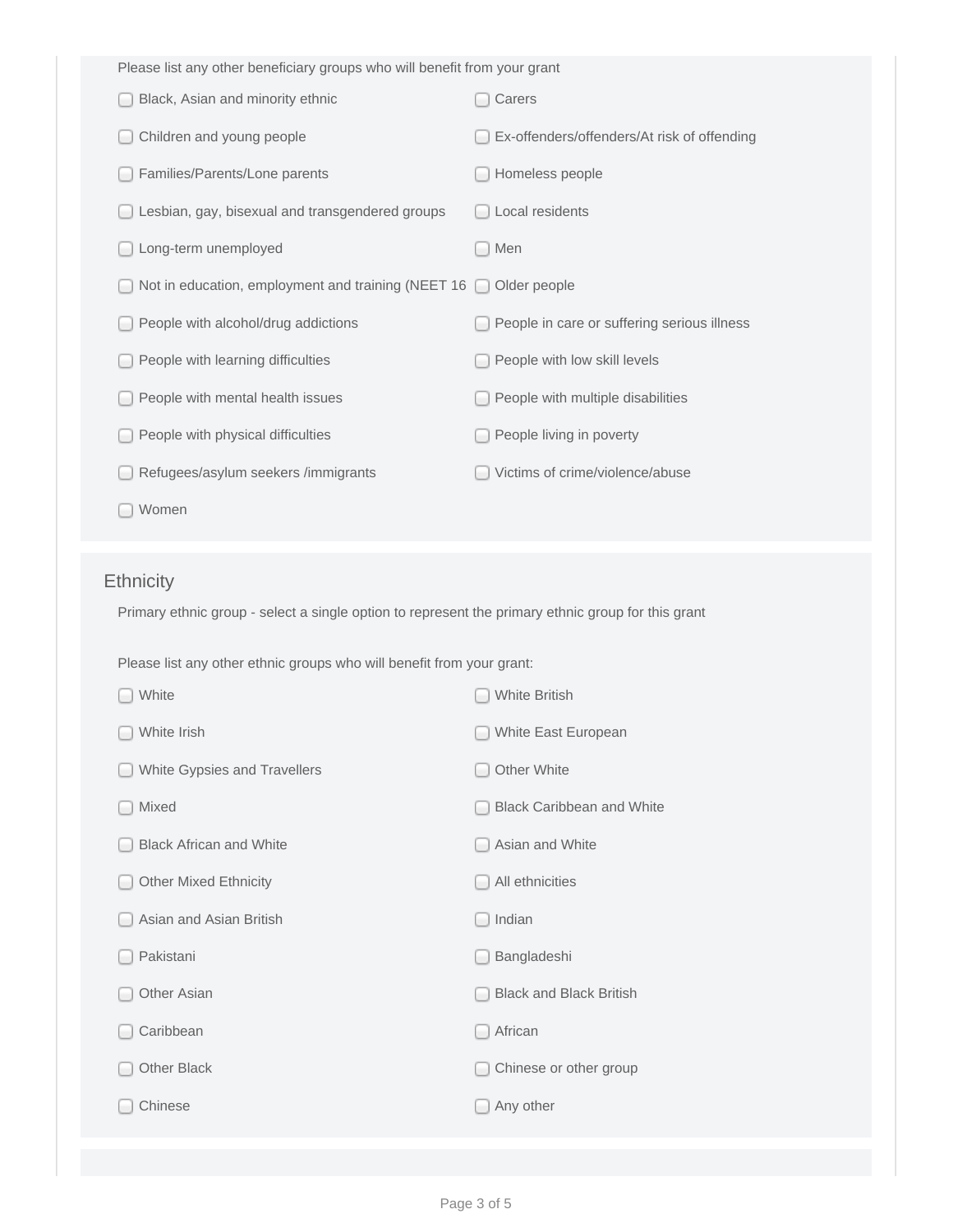#### Issues

Primary issue - select a single option to represent the primary issue that will be addressed by this grant

Please list any other issues that will be addressed by this grant

| Arts, culture and heritage                       | Anti-social behaviour                    |
|--------------------------------------------------|------------------------------------------|
| <b>Bullying</b>                                  | Caring responsibilities                  |
| Stronger communities/Community support and devel | Counselling/Advice/Mentoring<br>$\Box$   |
| Crime and safety                                 | Disability and access issues             |
| Domestic violence                                | Economy                                  |
| Education, learning and training                 | Employment and labour                    |
| <b>Emergency/Rescue services</b>                 | Environment and improving surroundings   |
| Financial exclusion and financial illiteracy     | Gangs                                    |
| IT / Technology                                  | Harmful practice                         |
| Health, wellbeing and serious illness            | Homelessness                             |
| Housing                                          | Language, culture and racial integration |
| Mental health                                    | Offending/At risk of offending           |
| Poverty and disadvantage                         | Refugees/Asylum/Immigration              |
| Religion                                         | Renewable energies and recycling         |
| <b>Rural issues</b>                              | Sexual abuse                             |
| Social inclusion and fairness                    | Sport and recreation                     |
| Stigma/Discrimination                            | Substance abuse and addiction            |
| Supporting family life                           | Violence and Exploitation                |

## Age Groups

Please indicate the primary age group that will benefit from this grant

Please list any other applicable age groups for your grant.

| Early years (0-4)<br>$\blacksquare$ | Children (5-12)             |
|-------------------------------------|-----------------------------|
| $\Box$ Young people (13-18)         | $\Box$ Young adults (19-25) |
| $\Box$ Adults (26-65)               | Seniors (65+)               |
| All ages                            |                             |